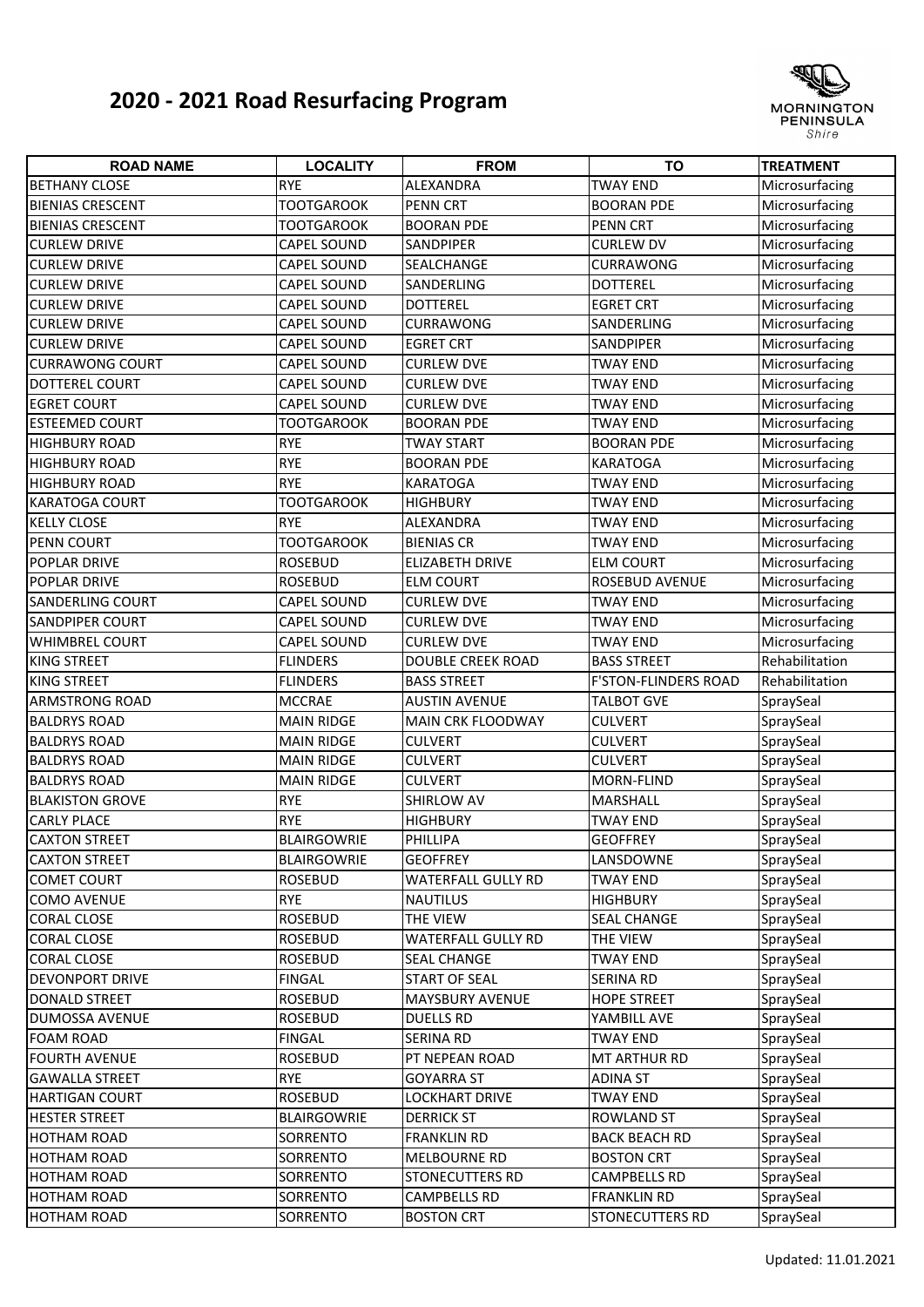## **2020 ‐ 2021 Road Resurfacing Program**



| <b>ROAD NAME</b>               | <b>LOCALITY</b>    | <b>FROM</b>             | <b>TO</b>               | <b>TREATMENT</b> |
|--------------------------------|--------------------|-------------------------|-------------------------|------------------|
| <b>INVERNESS AVENUE</b>        | <b>BLAIRGOWRIE</b> | <b>SERVICE RD</b>       | <b>TRAFFICWAY END</b>   | SpraySeal        |
| <b>KAY STREET</b>              | <b>BLAIRGOWRIE</b> | <b>DERRICK ST</b>       | <b>ROWLAND ST</b>       | SpraySeal        |
| <b>LEON AVENUE</b>             | <b>ROSEBUD</b>     | <b>WOONTON CRESCENT</b> | <b>TWAY END</b>         | SpraySeal        |
| <b>LIMESTONE ROAD</b>          | <b>BONEO</b>       | <b>SANDY RD</b>         | <b>BONEO RD</b>         | SpraySeal        |
| <b>LIMESTONE ROAD</b>          | <b>BONEO</b>       | <b>TRUEMANS</b>         | <b>GUARD RAIL</b>       | SpraySeal        |
| <b>LIMESTONE ROAD</b>          | <b>BONEO</b>       | <b>GUARD RAIL</b>       | <b>SANDY RD</b>         | SpraySeal        |
| <b>MAINE STREET</b>            | <b>TOOTGAROOK</b>  | <b>PLAIN ST</b>         | <b>KEVIN ST</b>         | SpraySeal        |
| <b>MAINE STREET</b>            | <b>TOOTGAROOK</b>  | <b>PRATT ST</b>         | <b>PLAIN ST</b>         | SpraySeal        |
| <b>MAINE STREET</b>            | <b>TOOTGAROOK</b>  | <b>LAURA ST</b>         | <b>PRATT ST</b>         | SpraySeal        |
| <b>MARKS AVENUE</b>            | <b>ROSEBUD</b>     | WHITEHEAD               | <b>BONEO RD</b>         | SpraySeal        |
| <b>MARTIN STREET</b>           | <b>ROSEBUD</b>     | <b>SOUTH RD</b>         | MT VIEW RD              | SpraySeal        |
| <b>MAYSBURY AVENUE</b>         | <b>ROSEBUD</b>     | <b>BONEO ROAD</b>       | <b>DONALD STREET</b>    | SpraySeal        |
| <b>MELBOURNE ROAD</b>          | SORRENTO           | <b>SEAL JOIN</b>        | <b>KERB CHANGE</b>      | SpraySeal        |
| <b>MURAWA DRIVE</b>            | <b>ROSEBUD</b>     | <b>SEAVIEW CLOSE</b>    | <b>GOOLGOWIE STREET</b> | SpraySeal        |
| <b>MURRAY STREET</b>           | <b>MCCRAE</b>      | <b>FLINDERS ST</b>      | <b>CAIRN ROAD</b>       | SpraySeal        |
| NIBLICK STREET                 | <b>RYE</b>         | <b>FLINDERS</b>         | THOMSON TC              | SpraySeal        |
| <b>NINTH AVENUE</b>            | <b>ROSEBUD</b>     | THE PASS                | <b>LEA WAY</b>          | SpraySeal        |
| <b>NINTH AVENUE</b>            | <b>ROSEBUD</b>     | WOOD ST                 | THE PASS                | SpraySeal        |
| <b>OCEAN STREET</b>            | <b>ROSEBUD</b>     | <b>SEAL STREET</b>      | <b>EASTBOURNE ROAD</b>  | SpraySeal        |
| POINT NEPEAN ROAD SERVICE ROAD | <b>BLAIRGOWRIE</b> | <b>MACKIE</b>           | <b>INVERNESS</b>        | SpraySeal        |
| ROSALIE AVENUE                 | <b>DROMANA</b>     | <b>WATSON AVE</b>       | <b>COREY AVE</b>        | SpraySeal        |
| <b>SEABIRD WAY</b>             | <b>PORTSEA</b>     | <b>FRANKLIN</b>         | <b>FPAV END</b>         | SpraySeal        |
| <b>SEAVIEW CLOSE</b>           | <b>ROSEBUD</b>     | TWAY START (NTH END)    | <b>TWAY END</b>         | SpraySeal        |
| <b>SECOND AVENUE</b>           | <b>ROSEBUD</b>     | PT NEPEAN ROAD          | MT ARTHUR RD            | SpraySeal        |
| <b>SHOREHAM ROAD</b>           | <b>RED HILL</b>    | <b>BEAULIEU</b>         | <b>BAYNES RD</b>        | SpraySeal        |
| <b>SHOREHAM ROAD</b>           | <b>RED HILL</b>    | <b>ELIZABETH</b>        | <b>BEAULIEU</b>         | SpraySeal        |
| <b>SHOREHAM ROAD</b>           | <b>RED HILL</b>    | <b>BAYNES</b>           | <b>PINE AVE</b>         | SpraySeal        |
| <b>ST ANDREWS DRIVE</b>        | <b>RYE</b>         | <b>HOGAN DVE</b>        | <b>THOMSON TC</b>       | SpraySeal        |
| <b>SUNDEW AVENUE</b>           | <b>CAPEL SOUND</b> | <b>ELIZABETH</b>        | C'MUNDRA                | SpraySeal        |
| <b>SUNNINGDALE ROAD</b>        | <b>ROSEBUD</b>     | <b>WILGAH ROAD</b>      | <b>TROON ROAD</b>       | SpraySeal        |
| <b>TRENTHAM STREET</b>         | <b>BLAIRGOWRIE</b> | PHILLIPA                | <b>GEOFFREY</b>         | SpraySeal        |
| <b>TRUEMANS ROAD</b>           | <b>TOOTGAROOK</b>  | <b>KURINGAI</b>         | <b>BELAR RD</b>         | SpraySeal        |
| <b>TRUEMANS ROAD</b>           | <b>TOOTGAROOK</b>  | <b>WDC ENT</b>          | <b>SEAL CHANGE</b>      | SpraySeal        |
| <b>TRUEMANS ROAD</b>           | <b>TOOTGAROOK</b>  | <b>BELAR RD</b>         | <b>WDC ENT</b>          | SpraySeal        |
| <b>WIDDOP AVENUE</b>           | <b>ROSEBUD</b>     | <b>LOCKHART DVE</b>     | INGLEWOOD CRESCENT      | SpraySeal        |
| <b>WILKINSON STREET</b>        | <b>TOOTGAROOK</b>  | <b>MORRIS ST</b>        | CARMICHAEL              | SpraySeal        |
| <b>WILKINSON STREET</b>        | <b>TOOTGAROOK</b>  | <b>BURDETT ST</b>       | <b>TRUEMANS</b>         | SpraySeal        |
| <b>WILLIAM HUNTER COURT</b>    | <b>ROSEBUD</b>     | <b>ELIZABETH DRIVE</b>  | <b>TWAY END</b>         | SpraySeal        |
| <b>WOONTON STREET</b>          | <b>ROSEBUD</b>     | MT VIEW RD              | <b>KEOGH STREET</b>     | SpraySeal        |
| <b>WYUNA COURT</b>             | <b>PORTSEA</b>     | <b>CHEVIOT</b>          | <b>TWAY END</b>         | SpraySeal        |
| YERA CRESCENT                  | <b>RYE</b>         | <b>INALA ST</b>         | <b>INALA ST</b>         | SpraySeal        |
| <b>AVALON DRIVE</b>            | <b>ROSEBUD</b>     | <b>GOOLGOWIE STREET</b> | NULLAWARRE              | SpraySeal        |
| <b>AVALON DRIVE</b>            | <b>ROSEBUD</b>     | NULLAWARRE              | CARRATHOOL              | SpraySeal        |
| <b>MARCIA AVENUE</b>           | <b>RYE</b>         | CANT-JETTY              | <b>BRUCE AVE</b>        | SpraySeal        |
| <b>MARCIA AVENUE</b>           | <b>RYE</b>         | <b>BRUCE AVE</b>        | <b>DIANE ST</b>         | SpraySeal        |
| <b>MARCIA AVENUE</b>           | <b>RYE</b>         | <b>DIANE ST</b>         | <b>ROSINA ST</b>        | SpraySeal        |
| <b>MARCIA AVENUE</b>           | <b>RYE</b>         | <b>ROSINA ST</b>        | LILLIAN                 | SpraySeal        |
| <b>MARCIA AVENUE</b>           | <b>RYE</b>         | lillian                 | <b>TASMAN DVE</b>       | SpraySeal        |
| <b>IVANHOE STREET</b>          | SORRENTO           | MELBOURNE               | <b>ARNOTT ST</b>        | SpraySeal        |
| <b>IVANHOE STREET</b>          | <b>SORRENTO</b>    | ARNOTT ST               | <b>JAMES ST</b>         | SpraySeal        |
| <b>IVANHOE STREET</b>          | SORRENTO           | <b>JAMES ST</b>         | <b>TWAY END</b>         | SpraySeal        |
| <b>NELSON STREET</b>           | SHOREHAM           | <b>PINE GVE</b>         | POLE NO 7               | SpraySeal        |
| <b>NELSON STREET</b>           | SHOREHAM           | POLE NO 7               | <b>MYERS DVE</b>        | SpraySeal        |